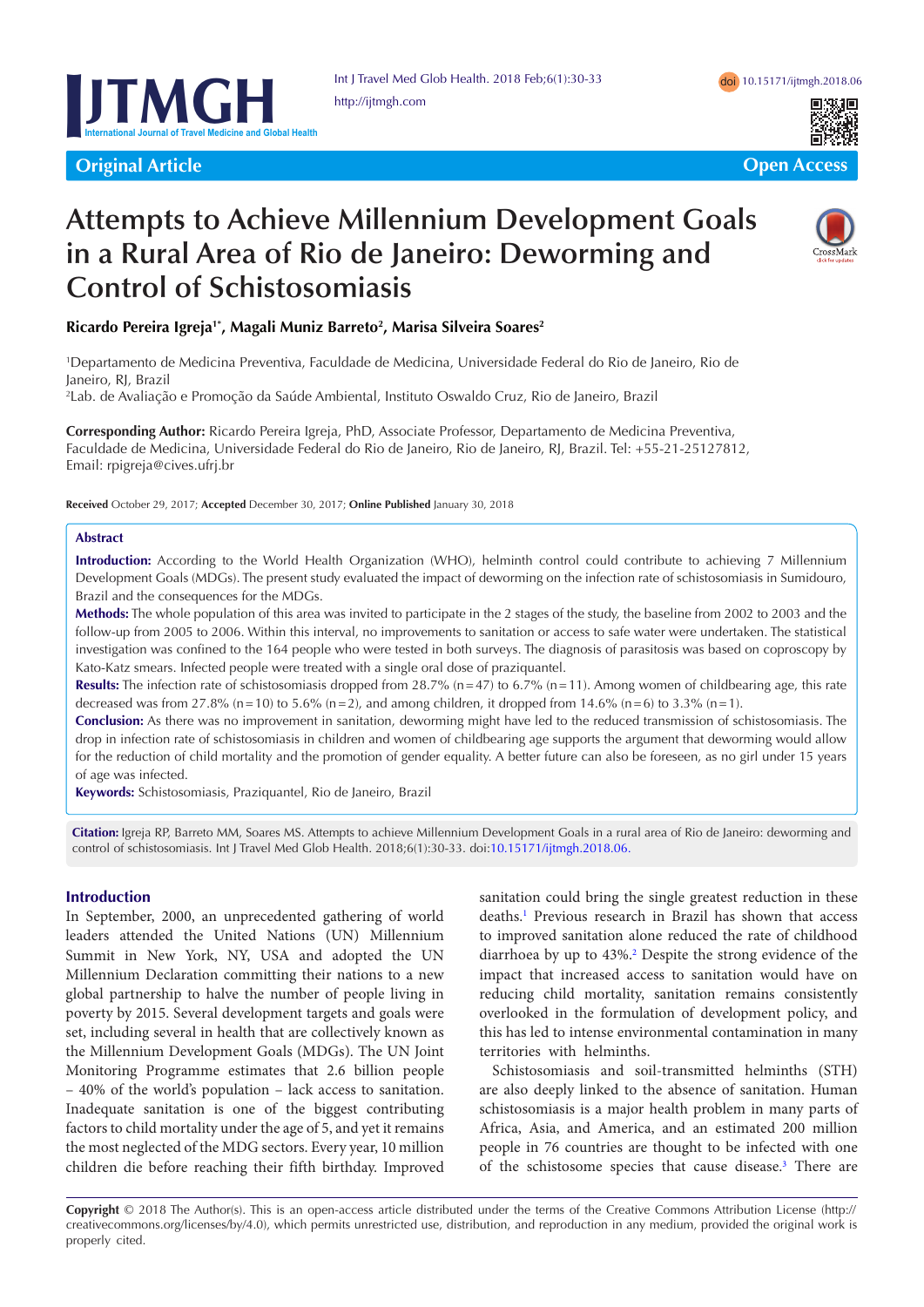still around 2.5 million to 6.3 million individuals harboring schistosomes in Brazil.<sup>4</sup> In the state of Rio de Janeiro, some areas present low endemicity or isolated foci of *Schistosoma mansoni*.

Although the definitive resolution for schistosomiasis and STH is sanitation, deworming may be a useful tool in controlling this disease. Helminth control is a crucial, yet neglected, step towards improving public health and to reaching several of the MDGs. According to the World Health Organization (WHO), helminth control could contribute to achieving 7 of the 8 MDGs,<sup>5</sup> although just 3 of the 8 MDGs (4, 5, and 6) are directly related to health, concerning child health, maternal health, and disease control, respectively.

The present study evaluated the impact of deworming on the infection rate of schistosomiasis and the consequences for the MDGs in a rural area of Sumidouro (a county in the state of Rio de Janeiro, Brazil) that is strongly affected by helminths.

#### **Methods**

# Study Population/Recruitment

This descriptive-cross sectional study was carried out in 2 contiguous rural localities (22º 01'S 42º 38'W) in Sumidouro, a county in the Brazilian state of Rio de Janeiro. In the present study, these villages were considered a unique area, since they have very similar physical and population characteristics. This area is surrounded by hills and has waterfalls and rapids as part of its main hydric collections. There are also some remains of the Brazilian Rain Forest on the mountaintops and in small parts along the stream margins. There was no sampling. The whole population of the study area was invited to participate in the study. At the invitation moment, informed consent forms were given to each of the adult subjects and to the parents or guardians of each child living in the locality. The name, age, gender, and address of each subject who decided to join the study were recorded. This is an interventional study carried out in 2 stages: the baseline from 2002 to 2003 and the follow-up from 2005 to 2006. There were 255 participants at the baseline and 224 at the follow-up.

#### Diagnosis and Treatment of Parasitosis

The diagnosis of schistosomiasis was based on coproscopy by Kato-Katz method,<sup>[6](#page-2-5)</sup> using up to 3 faecal samples from each participant and 2 smears per faecal sample.

Each participant whose stool was found positive for *S. mansoni* eggs submitted to a general clinical examination. Adults and children were treated with a single oral dose of 40 mg/kg praziquantel.<sup>3</sup> The tablets were administered with milk to minimize any gastrointestinal side effects. Within this interval, treatment was the only schistosomiasis control method undertaken in the villages, since there were no education measures, snail control, nor improvements to sanitation or access to safe water.

# Statistical Analysis

Statistical investigation was confined to individuals who participated in both surveys. Estimates of schistosomiasis infection rate at the 2 surveys were compared, considering the whole population or individuals of different age or gender. Comparisons used  $\chi^2$  or Fisher exact tests, as appropriate.<sup>7</sup> A *P* value of less than 0.05 was considered statistically significant.

#### **Results**

From 164 individuals that participated in both surveys, 91 (55.5%) were men and 73 (45%) were women.

In the first survey, there were 41 (25%) persons under the age of 15 years (counted as children), 80 (48.8%) between 15 and 45 years of age, and 43 (26.2%) over the age of 45 years. Three years later, 30 (18.3%) people were under the age of 15 years, 83 (50.6%) were between 15 and 45 years of age, and 51 (31.1%) were over the age of 45 years. There were 36 women of childbearing age (between 15 and 45 years) each time.

The infection rate of schistosomiasis dropped from 28.7%  $(n=47)$  to 6.7%  $(n=11)$ . Of these 11 individuals, 6 had been treated in the first study and 5 were "new cases".

The infection rate of each specific group is shown in [Table](#page-1-0)  [1.](#page-1-0) As can be seen, in the more vulnerable groups, such as children and women, the infection rate dropped from 14.6% to 3.3% and from 20.5% to 2.7%, respectively. Among women of childbearing age, the infection rate decreased from 27.8% to 5.6%. No girl under 15 years of age was infected in 2005- 2006.

All patients had intestinal or hepatointestinal forms of schistosomiasis, a milder form of the disease.

#### **Discussion**

The WHO estimates that helminth control could contribute to achieving 7 of the 8 MDGs: Goal 1 - Eradicate extreme poverty and hunger; Goal 2 - Achieve universal primary education; Goal 3 - Promote gender equality and empower women; Goal 4 - Reduce child mortality; Goal 5 - Improve maternal health; Goal 6 - Combat HIV/AIDS, malaria, and other diseases; Goal 8 - Develop a global partnership for development.<sup>[5](#page-2-4)</sup>

Schistosome infection during childhood causes substantial growth retardation and anemia. Infected children may also have cognitive impairments and memory deficits.<sup>8</sup> In the current study, the infection rate of schistosomiasis in children dropped from 14.6% to 3.3%. This supports the argument that deworming would lead to the achievement of Goal 4 of the MDGs. Worm infection weakens very young children in ways that increase their vulnerability to infectious diseases. The benefits of regular deworming in this age group include improvements in iron stores, growth and physical fitness,

<span id="page-1-0"></span>**Table 1.** Distribution of Infection Rate of Schistosomiasis

| Group                     | Number (%) of Subjects Infected in Each<br><b>Group by Survey</b> |        |        |
|---------------------------|-------------------------------------------------------------------|--------|--------|
|                           | <b>First</b>                                                      | Second | P      |
| Men                       | 32 (35.2)                                                         | 9(9.9) | < 0.05 |
| Women                     | 15(20.5)                                                          | 2(2.7) | < 0.05 |
| Women of childbearing age | 10(27.8)                                                          | 2(5.6) | < 0.05 |
| Children                  | 6(14.6)                                                           | 1(3.3) | 0.11   |
| Girls                     | 3(15)                                                             | 0(0)   | 0.17   |
| <b>Boys</b>               | 3(14.3)                                                           | 1(6.7) | 0.44   |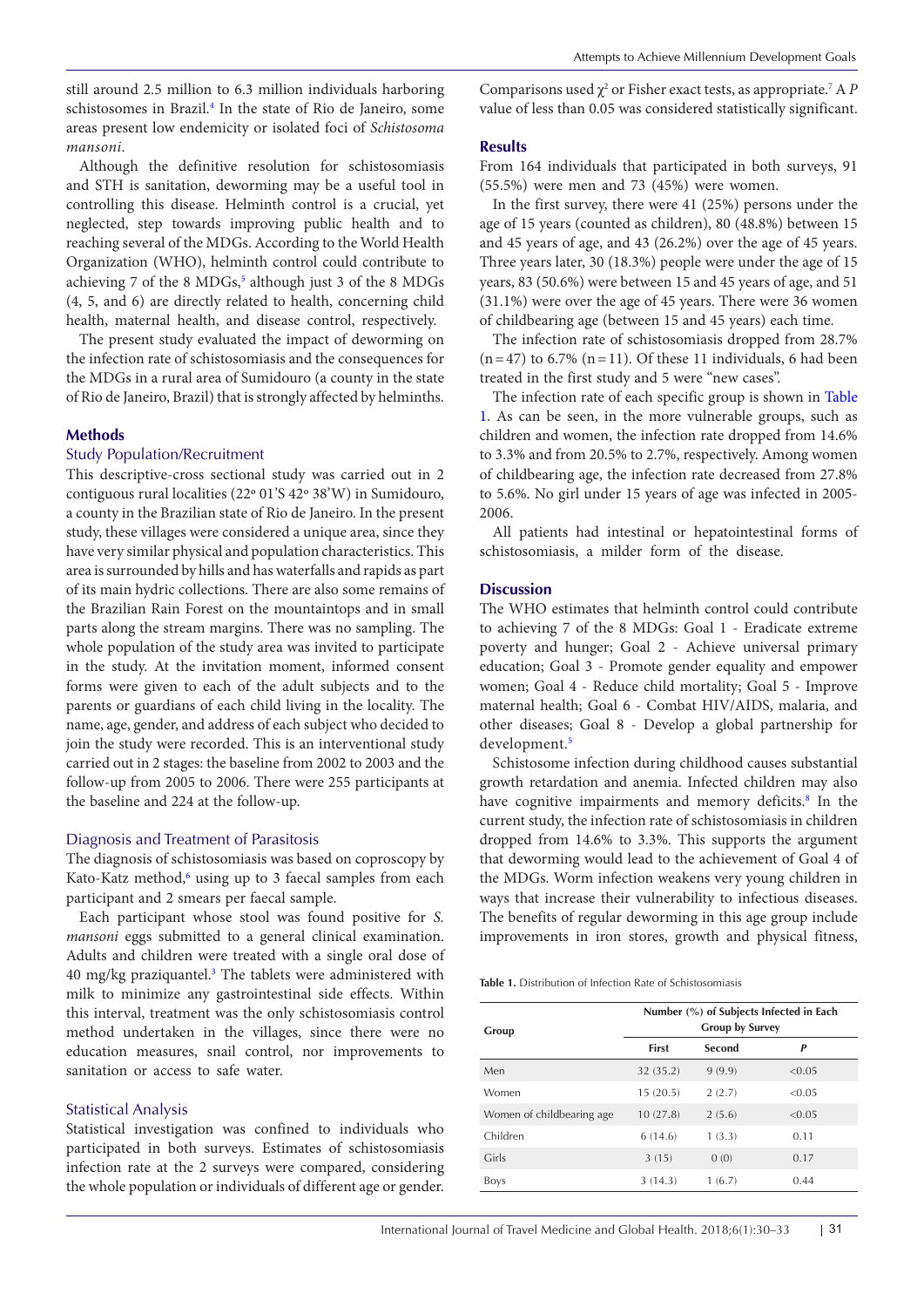cognitive performance, and school attendance.<sup>[9](#page-3-1)</sup> Deworming in childhood leads to improvements in intellectual development that are related to income in adulthood.

Schistosome infection appears to have adverse effects on both maternal health and the fetus.<sup>8</sup> A significant drop in helminth infection was seen in women of childbearing age, from 27.8% to 5.6%. Furthermore, a better future can be foreseen, as no girl under the age of 15 years was infected. This could be a contribution to the achievement of Goal 3. For various reasons, anemia may be present in schistosomiasis.<sup>[3](#page-2-2)</sup> Abundant evidence shows that regular deworming reduces anemia in adolescent girls and women of childbearing age, thus preparing them for a healthier pregnancy.[10](#page-3-2)

Some argue that treatment of sanitation-related disease is a significant drain on scarce financial resources among this section of society, and that the money spent on medicine and healthcare will be at the expense of food, education, and other essentials<sup>1</sup>; however, worm control is possible with cheap and effective drugs. Praziquantel for schistosomiasis can be given as a single dose according to height, and it costs around \$0·20 USD for a school-aged child. An investment of as little as \$3·5 per child for helminth control translates to an extra year of schooling gained.[10](#page-3-2)[-13](#page-3-3) Those are the reasons why the authors claim that in situations like that one studied herein, in which a population's needs have been neglected for too long and the environment is strongly contaminated with helminths, the benefits obviously justify the costs of efforts to adopt medication in addition to the improvements achieved in social services.

Indeed, as the current study was not undertaken in an area of high intensity of schistosomiasis, it cannot be predicted whether deworming would have the same effect on a more severely affected area. However, the current study has shown very positive results in controlling infection in the studied area of moderate intensity. It is possible that the interruption of schistosome transmission in high-risk areas will require more complicated, integrated control strategies, i.e. a combination of drug treatment, water management, snail control, and the control or treatment of sewage.<sup>[14](#page-3-4)</sup>

# **Conclusion**

Achieving the MDGs will require targeting areas and population groups that have clearly been left behind, like rural communities. In the current study, as there was no improvement to sanitation, deworming might have led to a reduced transmission of schistosomiasis. Although the authors emphasize the fact that treatment cannot replace improvements in sanitation, education, and other services, that drug delivery may be only a stopgap measure, and that the elimination of schistosomiasis will be a long-term process requiring a long-term investment, $14$  this study affirms that deworming is an essential tool for achieving the MDGs.

# **Authors' Contributors**

RPI wrote the report, examined, and treated the patients. MMB participated in the study conception, design, and statistical analysis of data. MSS participated in the study conception, design, and the critical revision of the manuscript.

# Research Highlights

#### **What Is Already Known?**

Schistosomiasis and soil-transmitted helminths (STH) are deeply linked to the absence of sanitation. Although the definitive resolution for schistosomiasis and STH is sanitation, deworming may be a useful tool in controlling this disease. According to the World Health Organization, helminth control could contribute to achieving 7 of the 8 Millennium Development Goals (MDGs), although just 3 of the 8 MDGs are directly related to health.

# **What This Study Adds?**

Deworming with praziquantel resulted in the reduction in infection rates of schistosomiasis in children and in women of childbearing age in Sumidouro, as there was no improvement to sanitation during the study. A better future can be foreseen, as no girl under 15 years of age was infected after deworming. As the current study was not undertaken in an area of high intensity of schistosomiasis, it cannot be predicted whether deworming would have the same effect on a more severely affected area.

# **Conflict of Interest Disclosures**

The authors declare that they have no conflicts of interest.

#### **Ethical Approval**

The study protocol was approved by the Ethics Committee on Research of the Oswaldo Cruz Foundation, in the city of Rio de Janeiro, license number 182/02.

# **Funding/Support**

The current study was financed by Fiocruz, Brazil. The sponsor of the study had no role in the design, data collection, data analysis, data interpretation, or writing of the report.

#### **References**

- <span id="page-2-0"></span>1. Cumming O. The sanitation imperative: A strategic response to a development crisis. Desalination. 2009;248(1):8-13. doi:[10.1016/j.desal.2008.05.031.](https://doi.org/10.1016/j.desal.2008.05.031)
- <span id="page-2-1"></span>2. Barreto ML, Genser B, Strina A, et al. Effect of city-wide sanitation programme on reduction in rate of childhood diarrhoea in northeast Brazil: assessment by two cohort studies. Lancet. 2007;370(9599):1622-1628. doi:10.1016/s0140-6736(07)61638- 9.
- <span id="page-2-2"></span>3. World Health Organization. Prevention and control of schistosomiasis and soil-transmitted helminthiasis: report of a WHO expert committee. WHO Technical Report Series 912. Geneva, Switzerland: WHO; 2002.
- <span id="page-2-3"></span>4. Igreja RP, Gusmao MF, Barreto MG, et al. A 15-year follow-up study on schistosomiasis in a low-endemic area in Rio de Janeiro State, Brazil. J Helminthol. 2010;84(3):229-233. doi:[10.1017/](https://doi.org/10.1017/s0022149x09990575) [s0022149x09990575.](https://doi.org/10.1017/s0022149x09990575)
- <span id="page-2-4"></span>5. World Health Organization. The Millenium Development Goals. The evidence is in: deworming helps meet the Millenium Development Goals. [http://whqlibdoc.who.int/hq/2005/WHO\\_](http://whqlibdoc.who.int/hq/2005/WHO_CDS_CPE_PVC_2005.12.pdf) [CDS\\_CPE\\_PVC\\_2005.12.pdf.](http://whqlibdoc.who.int/hq/2005/WHO_CDS_CPE_PVC_2005.12.pdf) Published 2005.
- <span id="page-2-5"></span>6. Katz N, Chaves A, Pellegrino J. A simple device for quantitative stool thick-smear technique in *Schistosomiasis mansoni*. Rev Inst Med Trop Sao Paulo. 1972;14(6):397-400.
- 7. Siegel S. Estatística Não-paramétrica para as Ciências do Comportamento. 1st ed. São Paulo: McGraw–Hill; 1975.